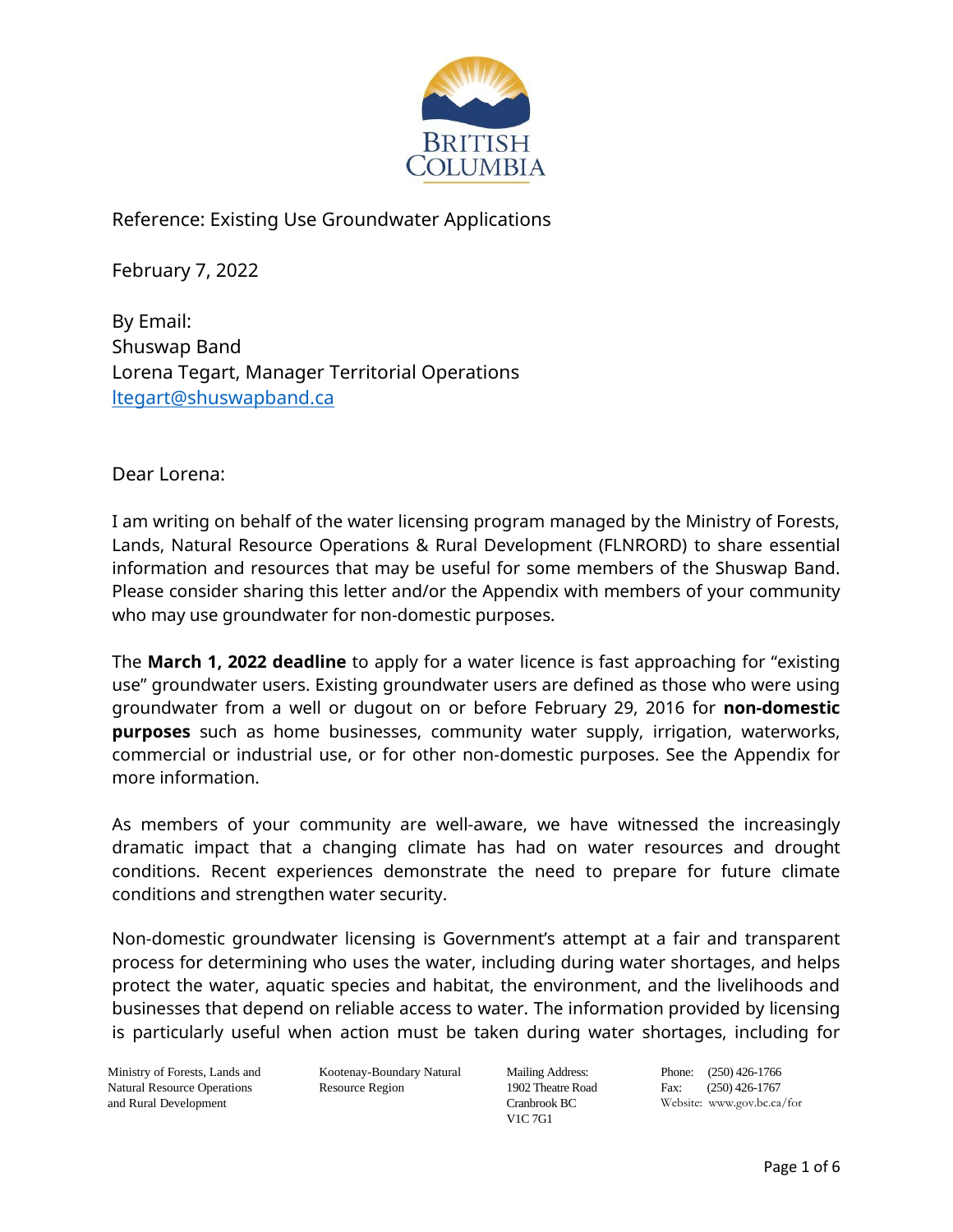protecting critical environmental flows or sustaining populations of fish potentially at risk at those times.

The Province recognizes and acknowledges Shuswap Band's inherent, and constitutionally protected rights to your lands, territories, and resources. The Province's groundwater licensing program and the **March 1, 2022** deadline is meant to secure historical access to water for non-domestic purposes, not to undermine the unique rights of the Shuswap Band.

We are reaching out to ensure that those who are interested in securing groundwater licences with a date of first use consideration under the current water allocation system can apply before the deadline. The Province understands that First Nations submitting groundwater applications are doing so to assure that their groundwater use is recorded within the current scheme. The submission of applications by First Nations with respect to their ongoing or new groundwater use is not intended to take the place of any further negotiations with First Nations regarding Indigenous or treaty rights.

Existing groundwater applications can be submitted online at: [groundwater.gov.bc.ca.](https://portal.nrs.gov.bc.ca/web/client/-/secure-your-water-rights-today) There are [many resources available](https://www2.gov.bc.ca/gov/content/environment/air-land-water/water/water-licensing-rights/water-licences-approvals/new-requirements-for-groundwater-users) to support existing groundwater users submit an application, including a [question and answer document](https://www2.gov.bc.ca/assets/gov/environment/air-land-water/water/gwlicensingqas-2020.pdf) and ["how to apply" video](https://youtu.be/zoYMs5OZMHc). **Free oneon-one assistance** is also available to help non-domestic groundwater users apply. FrontCounter BC has a team of Groundwater Licensing Applications Assistants ready and able to help non-domestic existing groundwater users submit an online application.

We encourage members of the Shuswap Band to take steps to license their non-domestic existing groundwater use before the **March 1, 2022** deadline. In addition to the FrontCounter BC assistance, Shuswap Band members are encouraged to connect directly with the Kootenay Boundary Water Stewardship Team, or call or email FrontCounter BC (**1- 877-855-3222**, [FrontCounterBC@gov.bc.ca\)](mailto:FrontCounterBC@gov.bc.ca) to be matched with a groundwater application assistant. Alternatively, please reach out to me directly if you wish to be connected with a regional Water Stewardship team member. I can be contacted a[t Carol.Atherton@gov.bc.ca](mailto:Carol.Atherton@gov.bc.ca) or 250-420-6300.

Ministry of Forests, Lands and Natural Resource Operations and Rural Development

Kootenay-Boundary Natural Resource Region

Mailing Address: 1902 Theatre Road Cranbrook BC V1C 7G1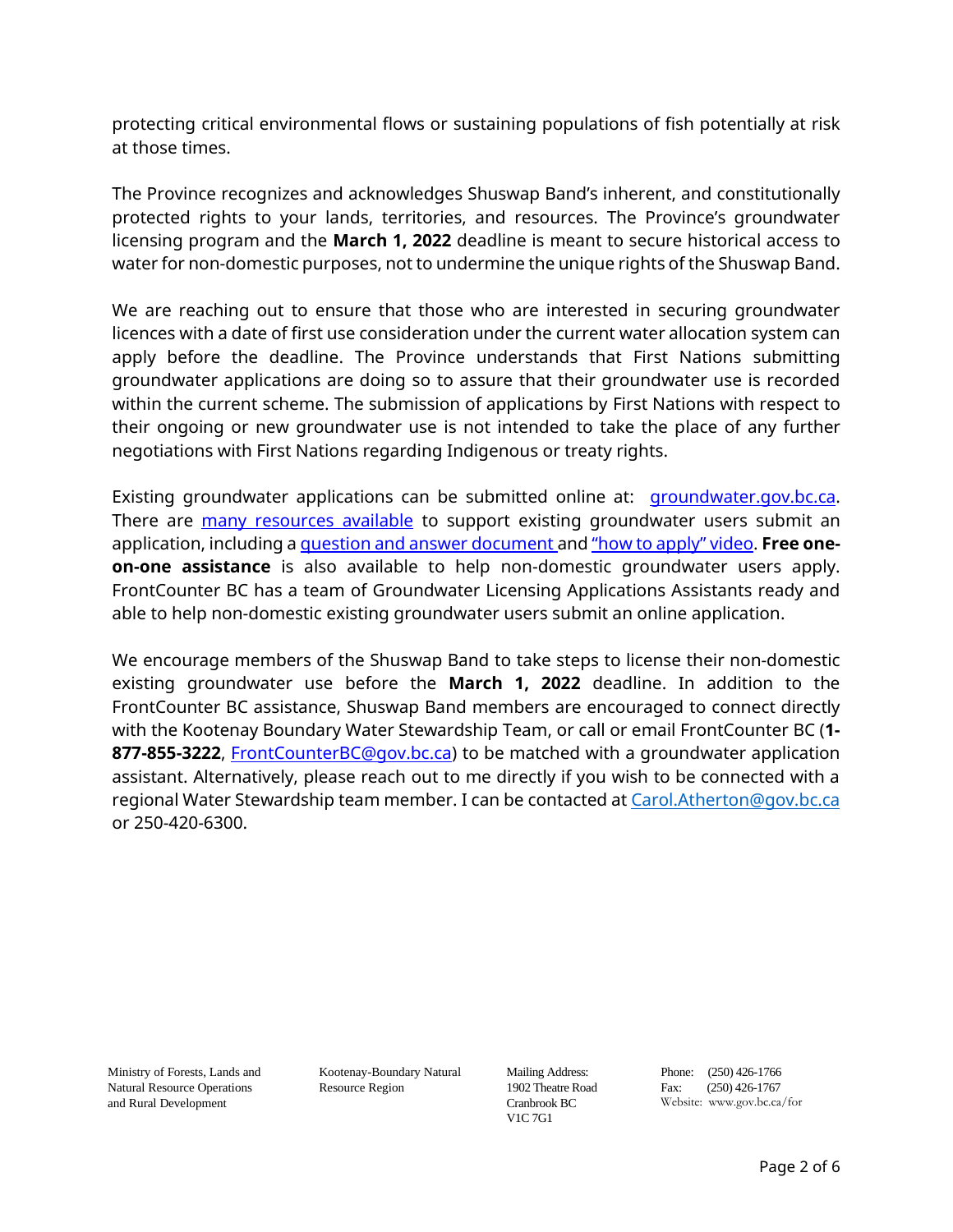Please consider sharing this letter and/or the Appendix with members of the Shuswap Band who may use groundwater for non-domestic purposes.

Thank you for your consideration.

Sincerely,

Carol Atherton Advisor, First Nations Relations Ministry of Forests, Lands and Natural Resource Operations Kootenay Boundary Region

Attachments: Existing Use Groundwater Application Checklist

Ministry of Forests, Lands and Natural Resource Operations and Rural Development

Kootenay-Boundary Natural Resource Region

Mailing Address:  $1902$  Theatre Road Cranbrook BC V1C 7G1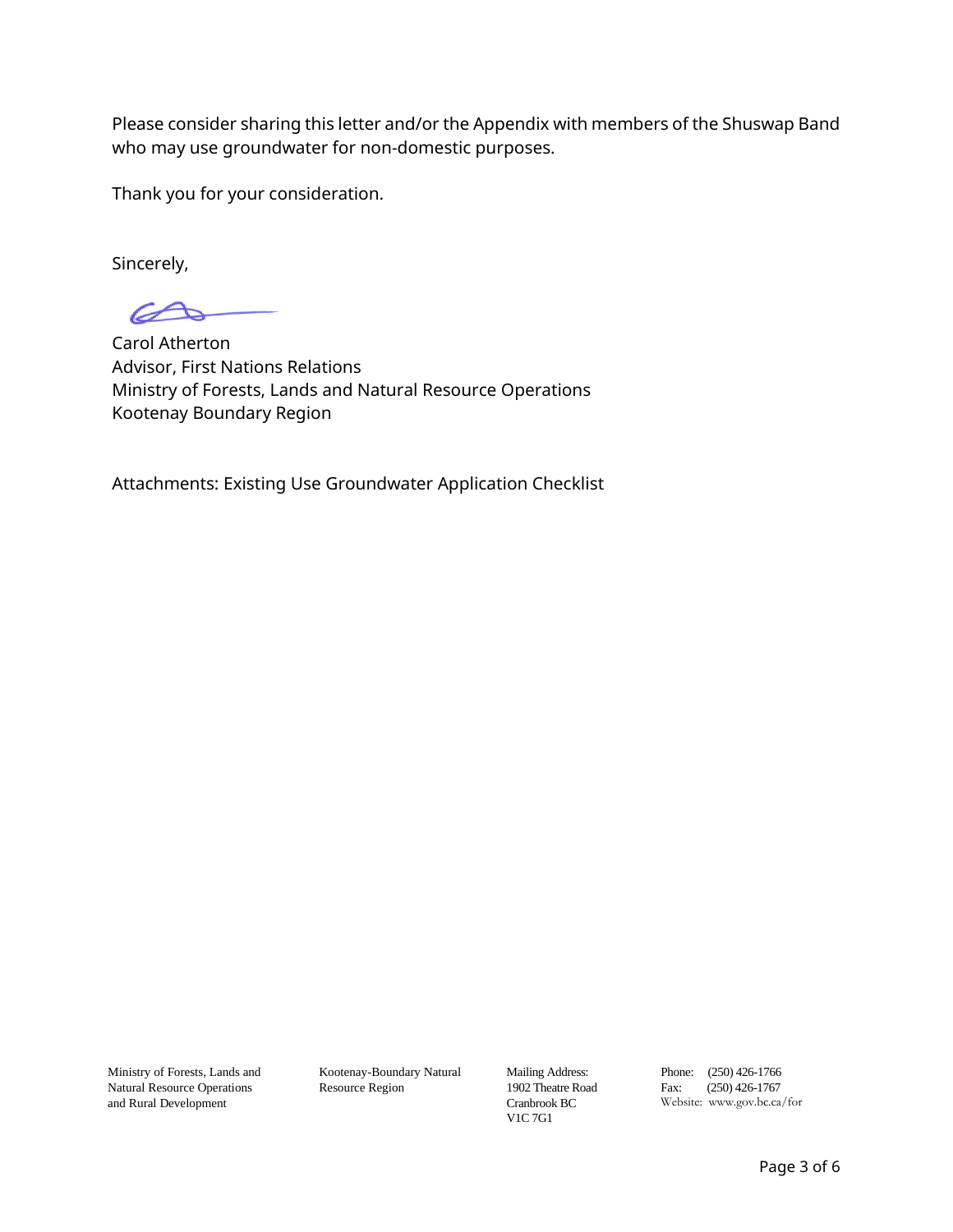# **Appendix: Information on groundwater licensing and how to apply**

### *Why groundwater licensing?*

Water is a precious and limited resource. Over the last decade we have witnessed the increasingly dramatic impact that a changing climate has had on water resources and drought conditions. Recent experiences demonstrate the need to prepare for future climate conditions and strengthen water security.

When the *[Water Sustainability Act](https://www.bclaws.gov.bc.ca/civix/document/id/complete/statreg/14015#section2)* (WSA) came into effect on February 29, 2016, it made important changes for sustainable groundwater management, water security, and water safety in British Columbia (B.C.). This includes the new requirement for groundwater users to obtain a water licence for any **non-domestic** use of groundwater from a well or dugout. Water licensing is concerned with water volumes diverted and used from streams and aquifers and the sustainable and beneficial use of that water. Water licence decisions are based on whether the proposed volume of water can be withdrawn sustainably from the proposed source over time.

Non-domestic groundwater licensing is Government's attempt at a fair and transparent process for determining who uses the water, including during water shortages, and helps protect the water, aquatic species and habitat, the environment, and the livelihoods and businesses that depend on reliable access to water. The information provided by licensing is particularly useful when action must be taken during water shortages, including for protection of critical environmental flows or to sustain populations of fish at those times.

#### *Do First Nation domestic groundwater users need to apply?*

No: A water licence is not required for a household well or groundwater used for domestic [purposes.](https://portal.nrs.gov.bc.ca/web/client/-/domestic-use-of-water) Domestic use includes private dwelling household uses (e.g., cooking and sanitation), fire prevention, private lawn and garden watering (up to 1,000 m2 or ¼ acre), and watering household animals/poultry.

Indigenous domestic groundwater users with an existing well (such as for household use on a single parcel) are able to voluntaril[y register their well for free](https://www2.gov.bc.ca/gov/content/environment/air-land-water/water/groundwater-wells-aquifers/groundwater-wells/well-records-registration) (this is not licensing). By registering a domestic use well, the right to use groundwater for domestic purposes can be protected in times of water scarcity and considered by WSA decision makers in their review of applications for non-domestic water rights from the same or connected water sources.

# *Do First Nation non-domestic groundwater users need to apply?*

Yes: Under the WSA, anyone who uses groundwater in B.C. for non-domestic purposes must obtain a water licence to lawfully use the groundwater. Non-domestic uses can include

Ministry of Forests, Lands and Natural Resource Operations and Rural Development

Kootenay-Boundary Natural Resource Region

Mailing Address: 1902 Theatre Road Cranbrook BC V1C 7G1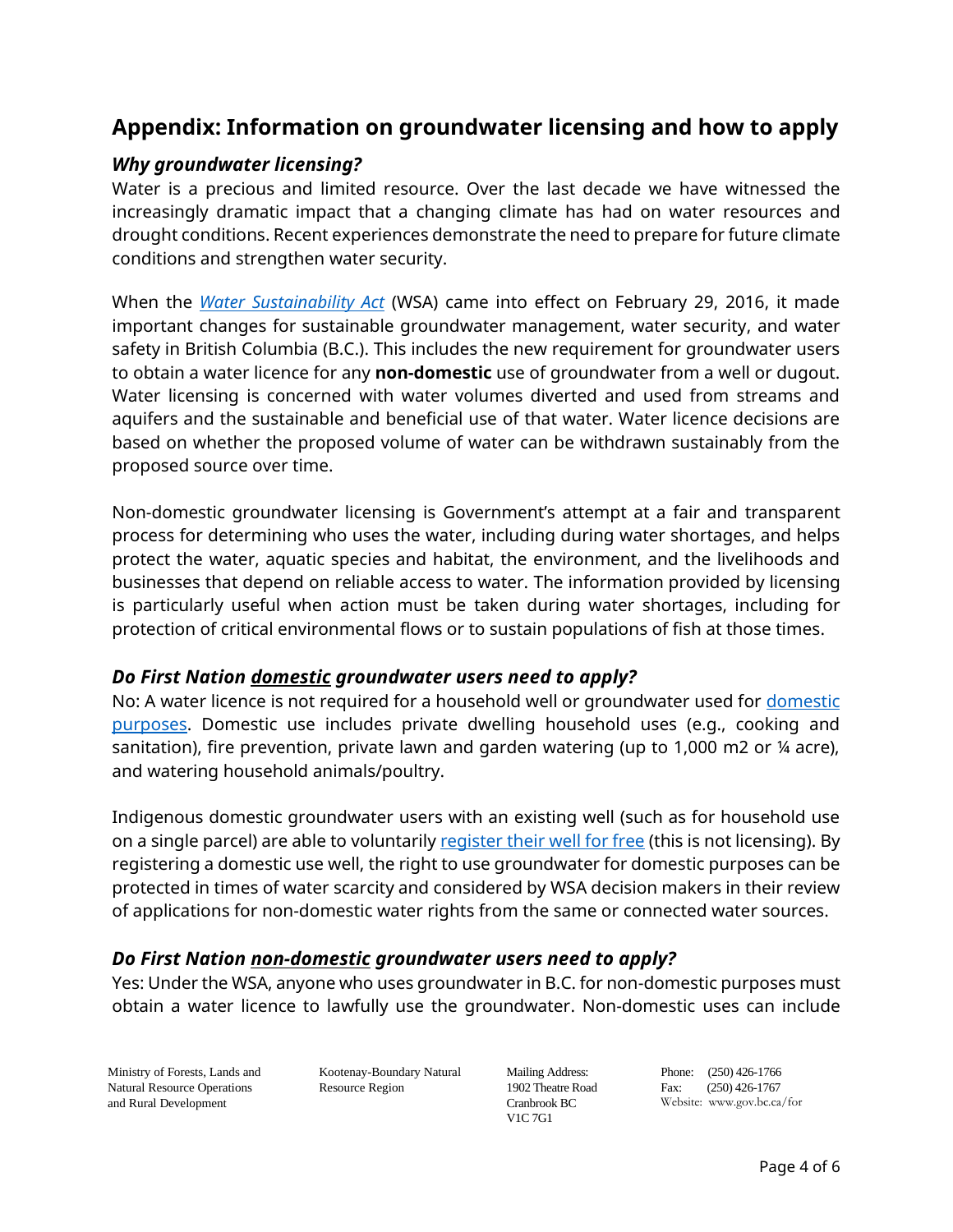using groundwater for home businesses, community water supply, irrigation, waterworks, commercial or industrial use, or for other non-domestic purposes.

There are two types of **non-domestic** groundwater users:

- "**Existing users**" (who started groundwater use on or before February 29, 2016) must apply for a licence by **March 1, 2022** to *continue using* the water lawfully after March 1, 2022.
- "**New users**" (who started using groundwater after February 29, 2016) must apply for and obtain a water licence *before* the water can be used lawfully.

#### *Is there a cost?*

Usually, a one-time fee (minimum \$250) is required when submitting a water application, however, existing groundwater users are exempt from this application fee if they apply before **March 1, 2022**. Water users are required to pay annual rentals for their nondomestic groundwater use, including retroactive to February 29, 2016 (when the WSA came into effect).

There are some exemptions from the payment of fees and rentals including:

• First Nation people using groundwater for their own use on reserve land are exempt.

## *How does a groundwater licence align with UNDRIP and the Declaration Act?*

Reconciliation with First Nations and protecting clean water are priorities for Government. The Province acknowledges that First Nations are calling on government to align the WSA with the U.N Declaration on the Rights of First Nations under B.C.'s *Declaration on the Rights of Indigenous Peoples Act* (2019).

The Province is committed to developing processes and protocols with First Nations to align laws, including the WSA, with the UN Declaration. To do this, the Government and First Nations will work together to determine an approach for review and development of legislation for the future that is collaborative, constructive, and efficient.

The Province understands that First Nations submitting groundwater applications are doing so to assure that their groundwater use is recorded within the current water allocation scheme. The submission of applications by First Nations with respect to their ongoing or new groundwater use is not intended to take the place of any further negotiations with First Nations regarding Indigenous or treaty rights.

The Province also recognizes and acknowledges the Shuswap Band's inherent, and constitutionally protected rights to your lands, territories, and resources. The Province's

Ministry of Forests, Lands and Natural Resource Operations and Rural Development

Kootenay-Boundary Natural Resource Region

Mailing Address: 1902 Theatre Road Cranbrook BC V1C 7G1